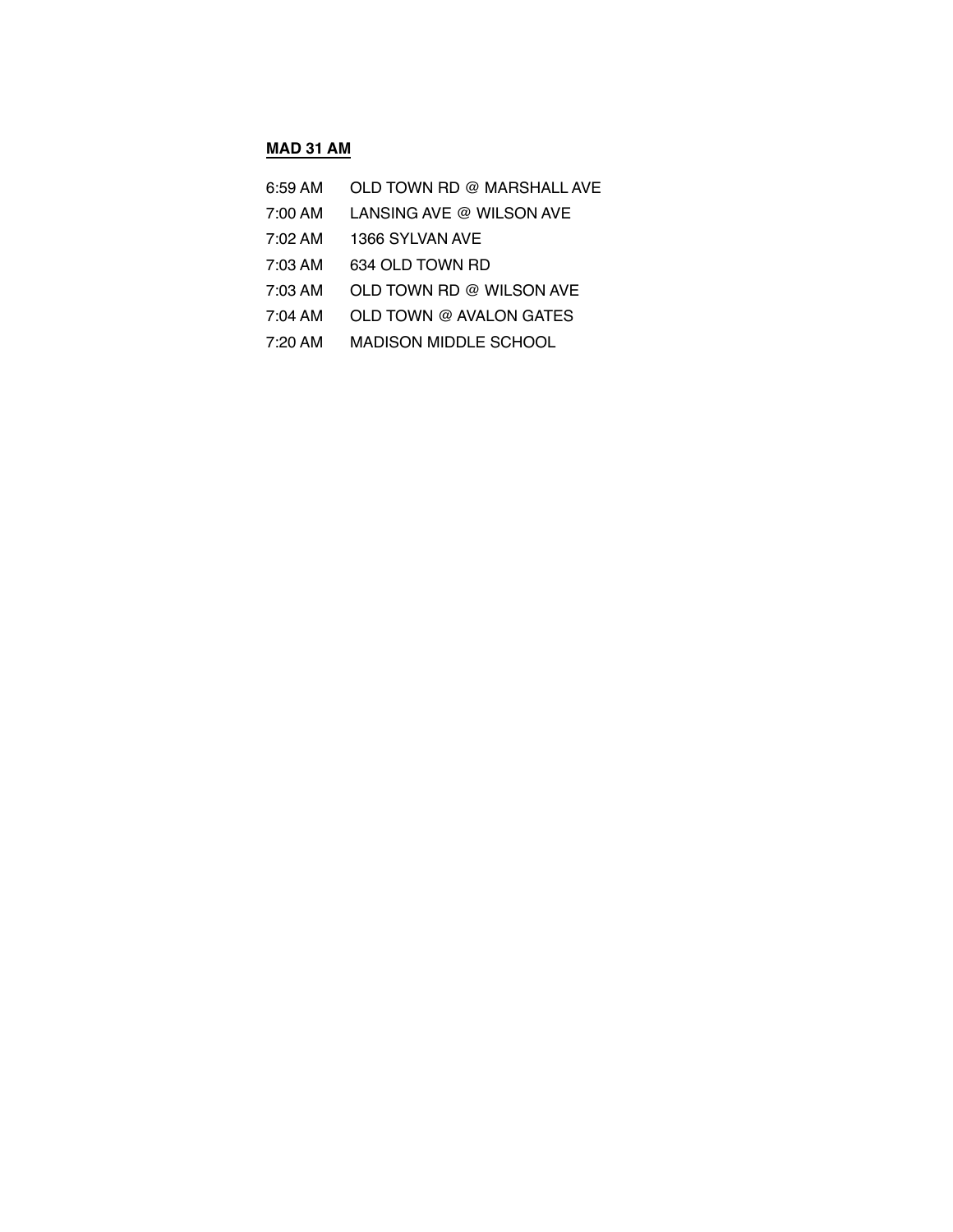## **MAD 32 AM**

| 6:46 AM | OAKVIEW DR @ LINDEMAN DR            |
|---------|-------------------------------------|
|         | 6:52 AM EDISON RD @ RICHARDS PL     |
|         | 6:52 AM   635 EDISON RD             |
|         | 6:53 AM 589 EDISON RD               |
| 6:54 AM | LILLIAN DR @ RUTH ST                |
|         | 6:56 AM JEROME AVE @ WHITE BIRCH DR |
|         |                                     |
|         | 6:58 AM CANTERBURY LN @ GIBSON AVE  |
|         | 6:59 AM GIBSON AVE @ ALLAN DR       |
|         | 7:01 AM EDISON RD @ PERT ST         |
|         | 7:01 AM 396 EDISON RD               |
|         | 7:02 AM BARBARA ST @ EDISON RD      |
|         | 7:03 AM  432 EDISON RD              |
|         | 7:03 AM 459 EDISON RD/460 EDISON RD |
|         | 7:04 AM EDISON RD @ CRAIG LN        |
|         | 7:05 AM JEROME AVE @ MACARTHUR RD   |
|         |                                     |
|         | 7:08 AM EDISON RD @ JUDSON ST       |
|         | 7:10 AM 30 WOODRIDGE CIR            |
|         | 7:12 AM 238 EDISON RD               |
|         | 7:13 AM EDISON RD @ MELROSE AVE     |

- 7:13 AM 183 EDISON RD
- 7:20 AM MADISON MIDDLE SCHOOL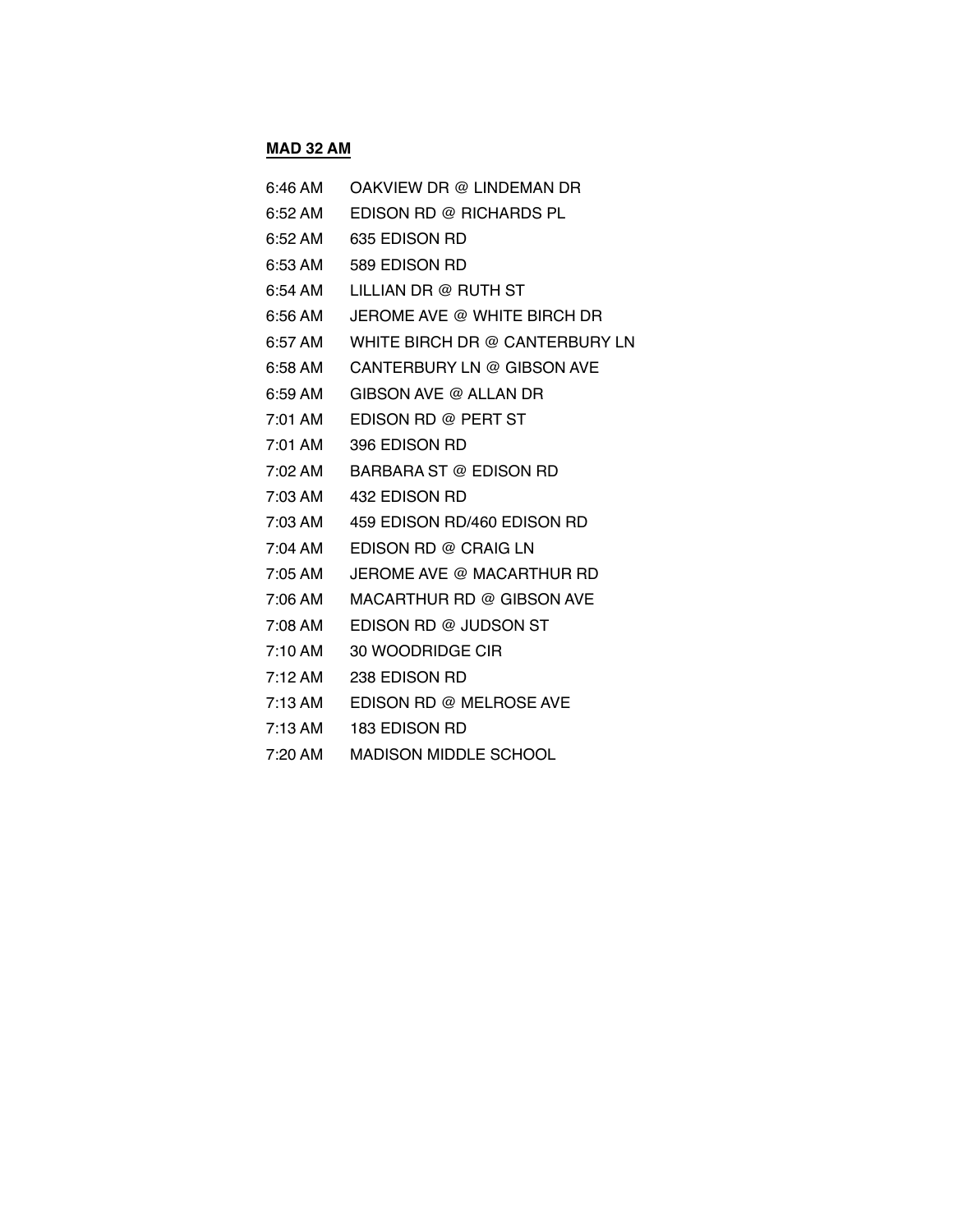## **MAD 33 AM**

| 6:57 AM           | 6209 MAIN ST                 |
|-------------------|------------------------------|
| $6:59$ AM         | MAIN ST @ MAYFIELD DR        |
| 7:00 AM           | 5802 MAIN ST                 |
| 7:00 AM           | 5778 MAIN ST                 |
| 7:01 AM           | <b>11 PARK LN</b>            |
| 7:01 AM           | PARK LN @ DEVELLIS DR        |
| 7:02 AM           | EDMOND ST @ PARK LN          |
| 7:03 AM           | WOOD AVE @ STERLING RD       |
| 7:03 AM           | 35 WOOD AVE                  |
| 7:04 AM           | WOOD AVE @ SHADY LN          |
| 7:04 AM           | PARK LN @ WESTWOOD RD        |
| 7:05 AM           | PARK LN @ FRELMA DR          |
| 7:06 AM           | PARK LN @ FLORAL LN          |
| 7:07 AM           | ELLIOTT RD @ MITCHELL RD     |
| 7:09 AM           | HAMPTON RD @ MULBERRY ST     |
| 7:09 AM           | ELLIOTT RD @ MULBERRY        |
| $7:11 \text{ AM}$ | ELMSTED RD @ GARWOOD RD      |
| $7:12 \text{ AM}$ | HISTON RD @ JOHNSON ST       |
| $7:14 \text{ AM}$ | JOHNSON ST @ PARK LN         |
| $7:15 \text{ AM}$ | 198 CANOE BROOK RD           |
| $7:20$ AM         | <b>MADISON MIDDLE SCHOOL</b> |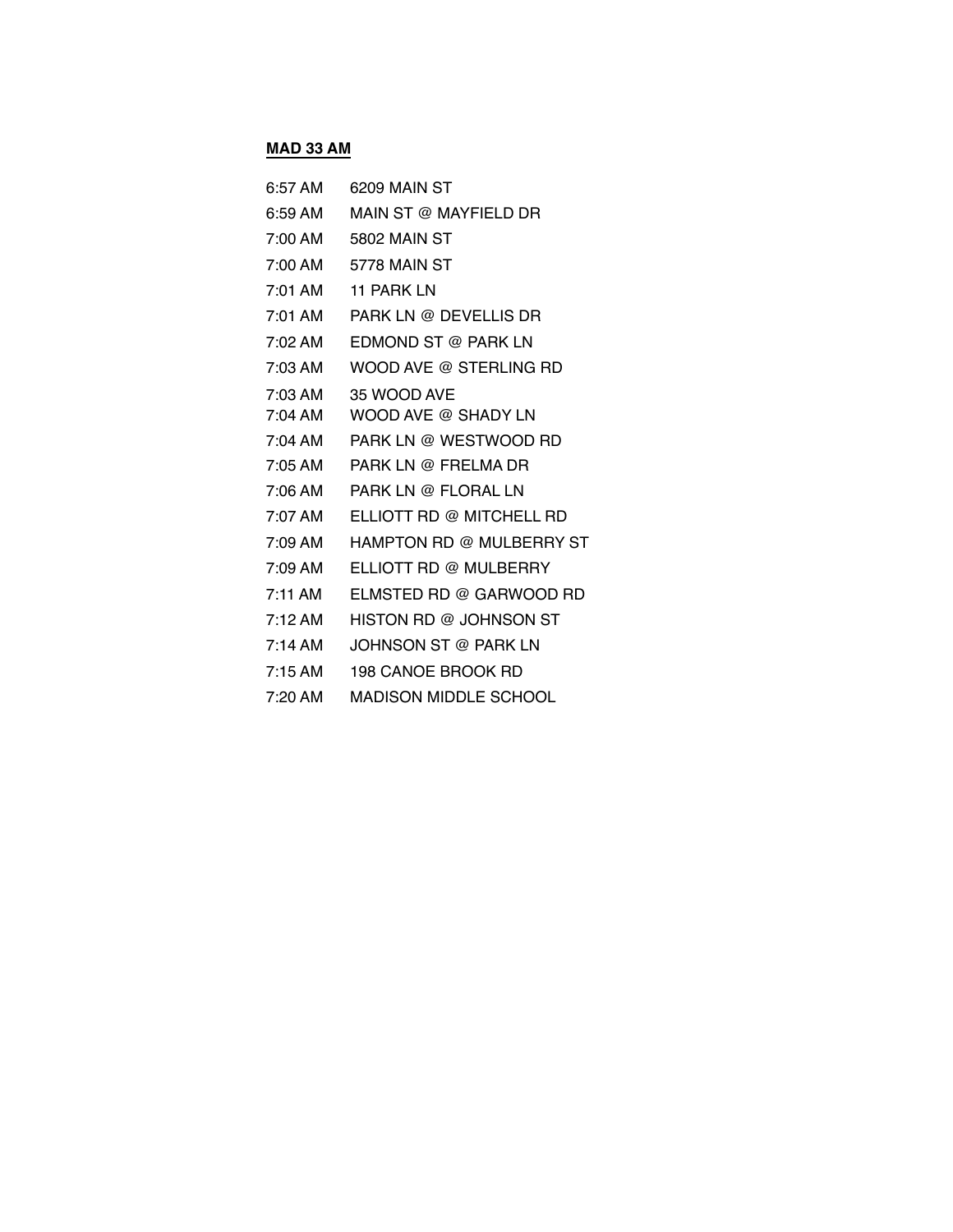# **MAD 34 AM**

| 6:47 AM            | TANGLEWOOD RD @ BEECHWOOD AVE                             |
|--------------------|-----------------------------------------------------------|
| 6:48 AM            | 10 SOLAR RIDGE                                            |
| 6:49 AM            | SOLAR RIDGE @ SUNBEAM DR                                  |
| 6:49 AM            | SUNBEAM DR @ BEECHWOOD AVE                                |
| 6:52 AM            | STONEHOUSE RD @ FOX RD                                    |
| 6:53 AM            | 450 DAYTON RD                                             |
| 6:54 AM            | 434 DAYTON RD                                             |
| 6:54 AM            | DAYTON RD @ ASBURY RD                                     |
| 6:57 AM<br>7:00 AM | GARWOOD RD @ LAKE AVE<br>MEADOWVIEW DR @ NORTH LYNWOOD DR |
| 7:00 AM            | MEADOWVIEW DR @ ECHO HILL RD                              |
| 7:01 AM            | MEADOWVIEW DR @ WEDGEWOOD RD                              |
| 7:02 AM            | WEDGEWOOD RD @ ASBURY RD                                  |
| 7:02 AM            | ASBURY RD @ STEMWAY RD                                    |
| 7:07 AM            | YORKTOWN CIR @ LANTERN HILL RD                            |
| 7:09 AM            | CANOE BROOK RD @ DALE RD                                  |
| $7:10 \text{ AM}$  | 4454 MADISON AVE                                          |
| 7:10 AM            | MADISON AVE @ HARVESTER RD                                |
| $7:11$ AM          | 4391 MADISON AVE                                          |
| $7:12 \text{ AM}$  | LAFAYETTE DR @ FREDERICK ST                               |
| $7:13 \text{ AM}$  | 43 LAFAYETTE DR                                           |
| $7:14 \text{ AM}$  | LAFAYETTE DR @ REVERE LN                                  |
| $7:15$ AM          | REVERE LN @ FREDERICK ST                                  |
| 7:16 AM            | REVERE LN @ MADISON AVE                                   |
| 7:17 AM            | 4477/4482 MADISON AVE                                     |
| $7:20$ AM          | <b>MADISON MIDDLE SCHOOL</b>                              |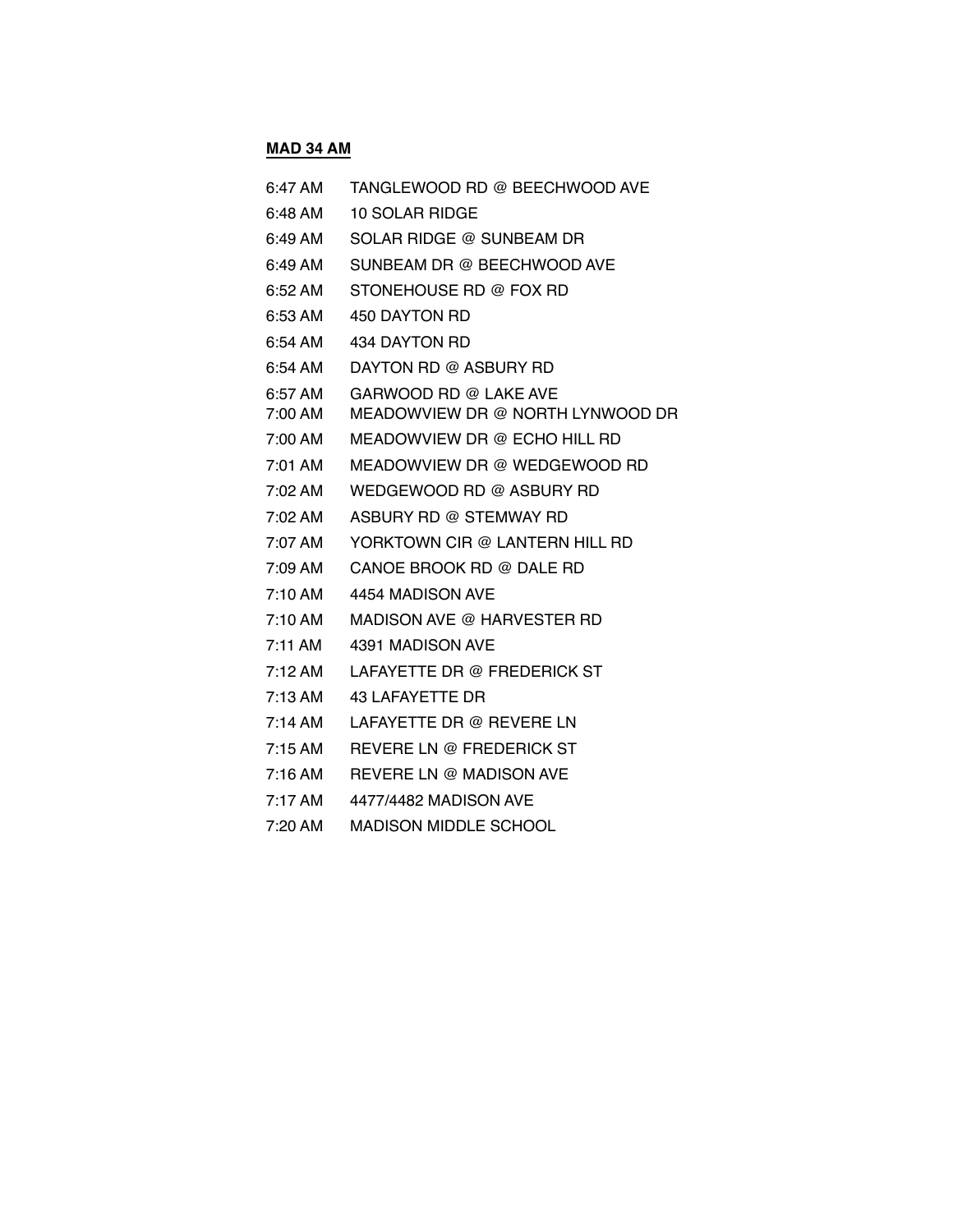## **MAD 35 AM**

| 6:45 AM           | 4555 MADISON AVE/4558 MADISON AVE |
|-------------------|-----------------------------------|
| 6:47 AM           | 4338/4336 MADISON AVE             |
| 6:48 AM           | MADISON AVE @ BLACKHOUSE RD       |
| 6:49 AM           | 4325 MADISON AVE                  |
| 6:49 AM           | MADISON AVE @ MERRILL RD          |
| 6:49 AM           | MADISON AVE @ HICKORY ST          |
| 6:50 AM           | MADISON AVE @ CEDAR ST            |
| $6:51$ AM         | 909 PLATTSVILLE RD                |
| 6:52 AM           | PLATTSVILLE RD @ MORRIS AVE       |
| 6:53 AM           | CEIL RD @ BRIAN DR                |
| 6:54 AM           | CEIL RD @ WENDY RD                |
| 6:57 AM           | PLUMTREE LN @ WALLER RD           |
| 6:59 AM           | PLATTSVILLE RD @ RIDGEBURY DR     |
| 7:00 AM           | <b>159 PLATTSVILLE RD</b>         |
| 7:01 AM           | RICHFIELD RD @ GAYLORD RD         |
| 7:02 AM           | GAYLORD RD @ SHELBOURNE RD        |
| 7:03 AM           | WINSLOW RD @ LEIGHTON RD          |
| 7:03 AM           | LEIGHTON RD @ BONHEUR RD          |
| 7:05 AM           | MADISON AVE @ GREEN ST            |
| 7:06 AM           | MADISON AVE @ ELMWOOD AVE         |
| 7:08 AM           | MAPLE ST @ TURNER AVE             |
| 7:09 AM           | HICKORY ST @ TURNER AVE           |
| 7:10 AM           | FAIRVIEW AVE @ TULIP ST           |
| $7:12 \text{ AM}$ | CAMELOT DR @ LINDEN AVE           |
| 7:13 AM           | LINDEN AVE @ PINE ST              |
| 7:20 AM           | <b>MADISON MIDDLE SCHOOL</b>      |
|                   |                                   |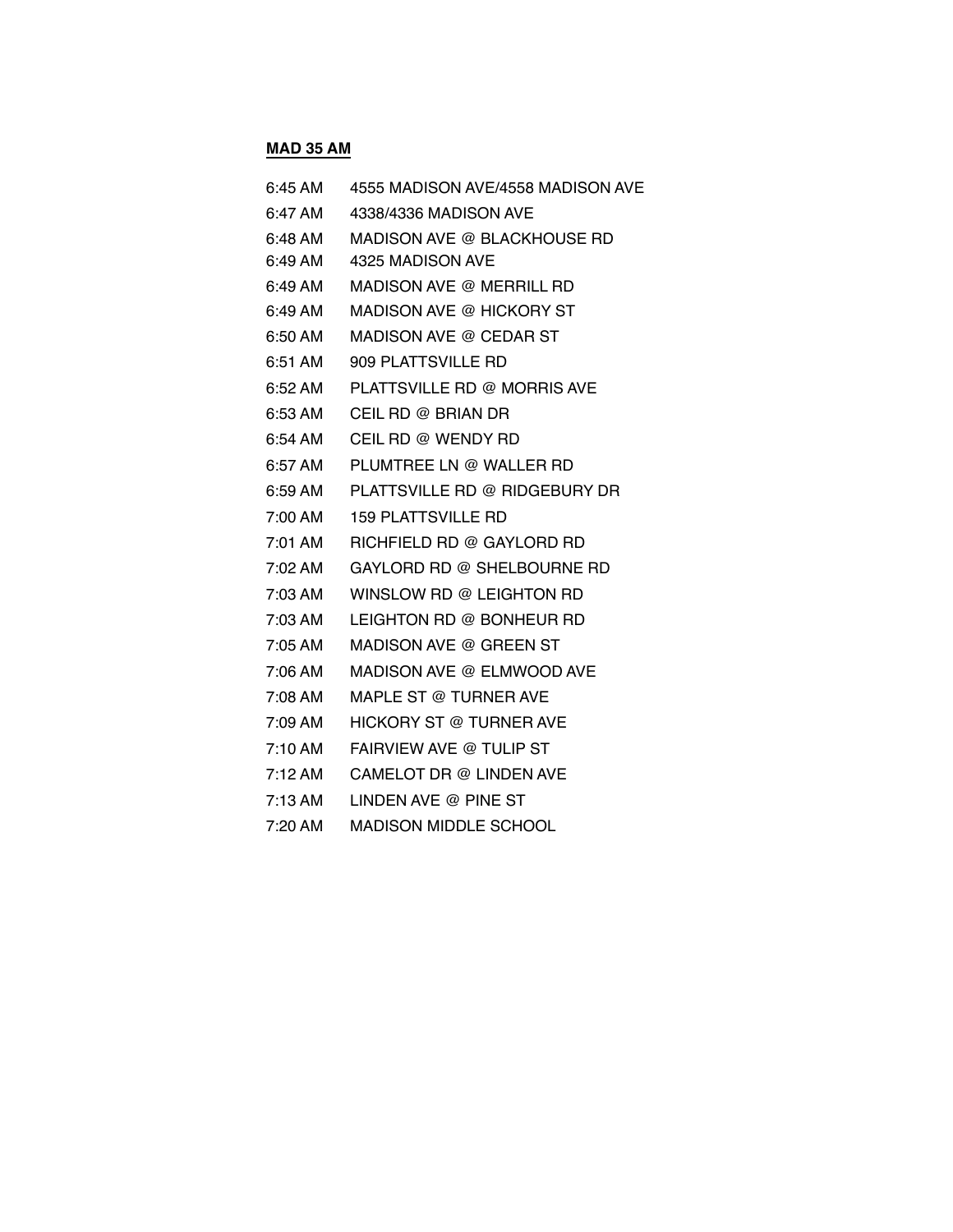#### **MAD 36 AM**

- 6:59 AM STERLING RD @ BITTERSWEET LN
- 6:59 AM WALKER RD @ STERLING RD
- 7:01 AM MAIN ST @ WALKER RD
- 7:03 AM 5663 MAIN ST
- 7:04 AM EVELYN ST @ HARWOOD TER
- 7:05 AM FERNWOOD RD @ SPORT HILL RD/128 FERNWOOD RD
- 7:06 AM LORMA AVE @ SMITH PL
- 7:07 AM LORMA AVE @ RANGELY DR
- 7:09 AM SMITH DR @ EVELYN ST
- 7:10 AM COTTAGE ST @ FERNWOOD RD
- 7:12 AM COTTAGE ST @ FRELMA DR
- 7:14 AM ARAGON DR @ GLENBROOK RD
- 7:15 AM GLENBROOK RD @ RANGELY DR (SOUTH)
- 7:16 AM RANGELY DR @ GLENBROOK RD (NORTH)
- 7:20 AM MADISON MIDDLE SCHOOL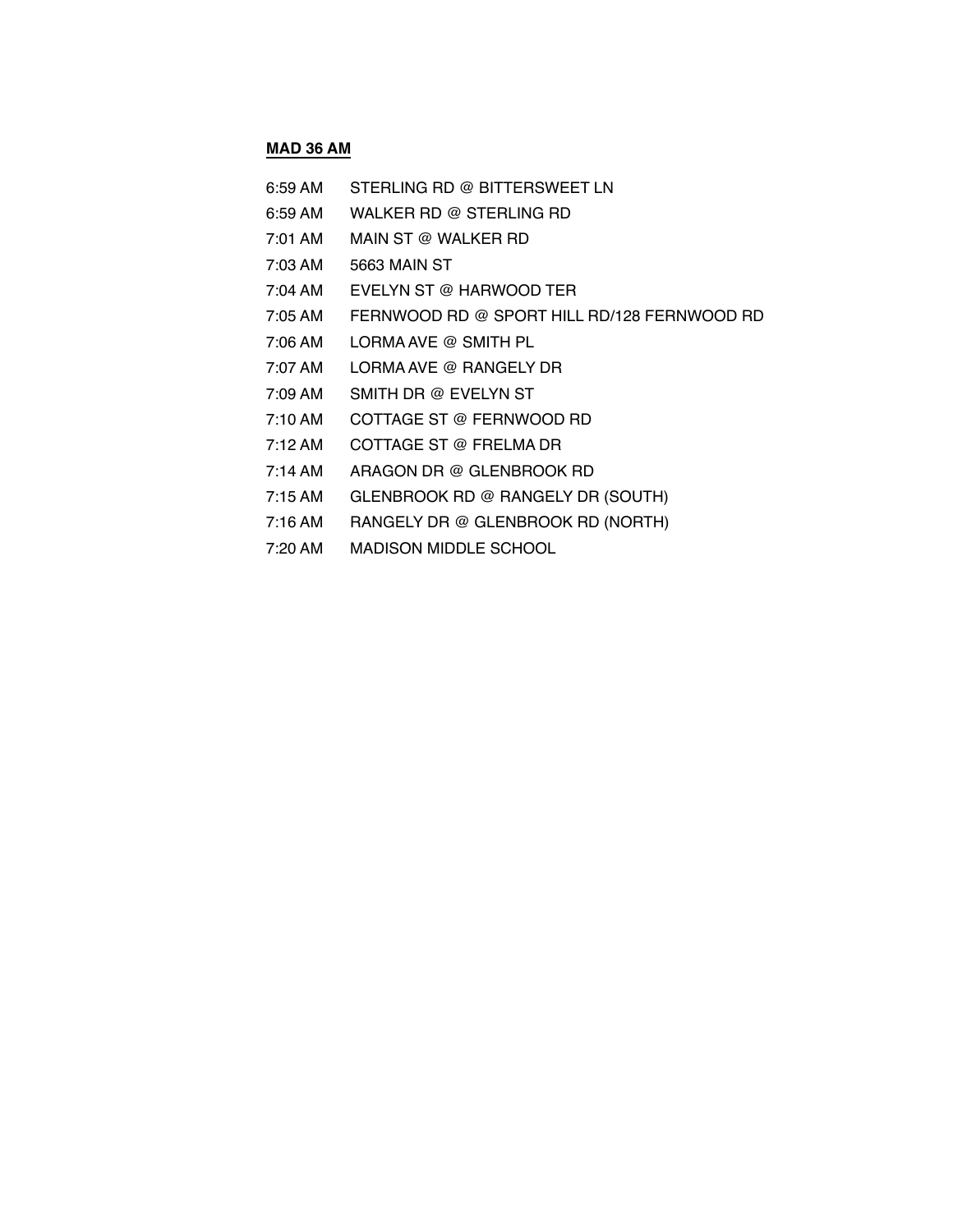## **MAD 37 AM**

| 6:51 AM           | MAIN ST @ SIR THOMAS WAY         |
|-------------------|----------------------------------|
| 6:52 AM           | 6025 MAIN ST                     |
| 6:53 AM           | MAIN ST @ BRIARCROFT AVE         |
| 6:54 AM           | PINEHURST ST @ MAIN ST           |
| 6:56 AM           | MAIN ST @ COTTAGE ST             |
| $6:57$ AM         | 5625 MAIN ST/5627 MAIN ST        |
| 6:57 AM           | MAIN ST @ PONDVIEW AVE           |
| $6:59 \text{ AM}$ | BLACKHOUSE RD @ BASSICK RD       |
| 7:00 AM           | BLACKHOUSE RD @ RANDOLPH PL      |
| 7:03 AM           | MAIN ST @ REGINA ST              |
| 7:04 AM           | 5726 MAIN ST                     |
| 7:05 AM           | MAIN ST @ EDGEWOOD AVE           |
| 7:07 AM           | PINEHURST ST @ MAIN ST           |
| 7:07 AM           | MAIN ST @ BRIARCROFT AVE         |
| 7:08 AM           | CALHOUN AVE @ CLIFFORD ST        |
| 7:08 AM           | CALHOUN AVE @ BIRDSALL AVE       |
| 7:09 AM           | CALHOUN AVE @ HYDE TER           |
| 7:10 AM           | CALHOUN AVE @ GWENDOLYN DR       |
| $7:11$ AM         | MAIN ST @ LOUIS ST               |
| $7:12 \text{ AM}$ | 6300 MAIN ST                     |
| $7:13 \text{ AM}$ | HARNED PL @ MAIN ST/6326 MAIN ST |
| $7:13 \text{ AM}$ | 6348 MAIN ST/6346 MAIN ST        |
| 7:20 AM           | <b>MADISON MIDDLE SCHOOL</b>     |
|                   |                                  |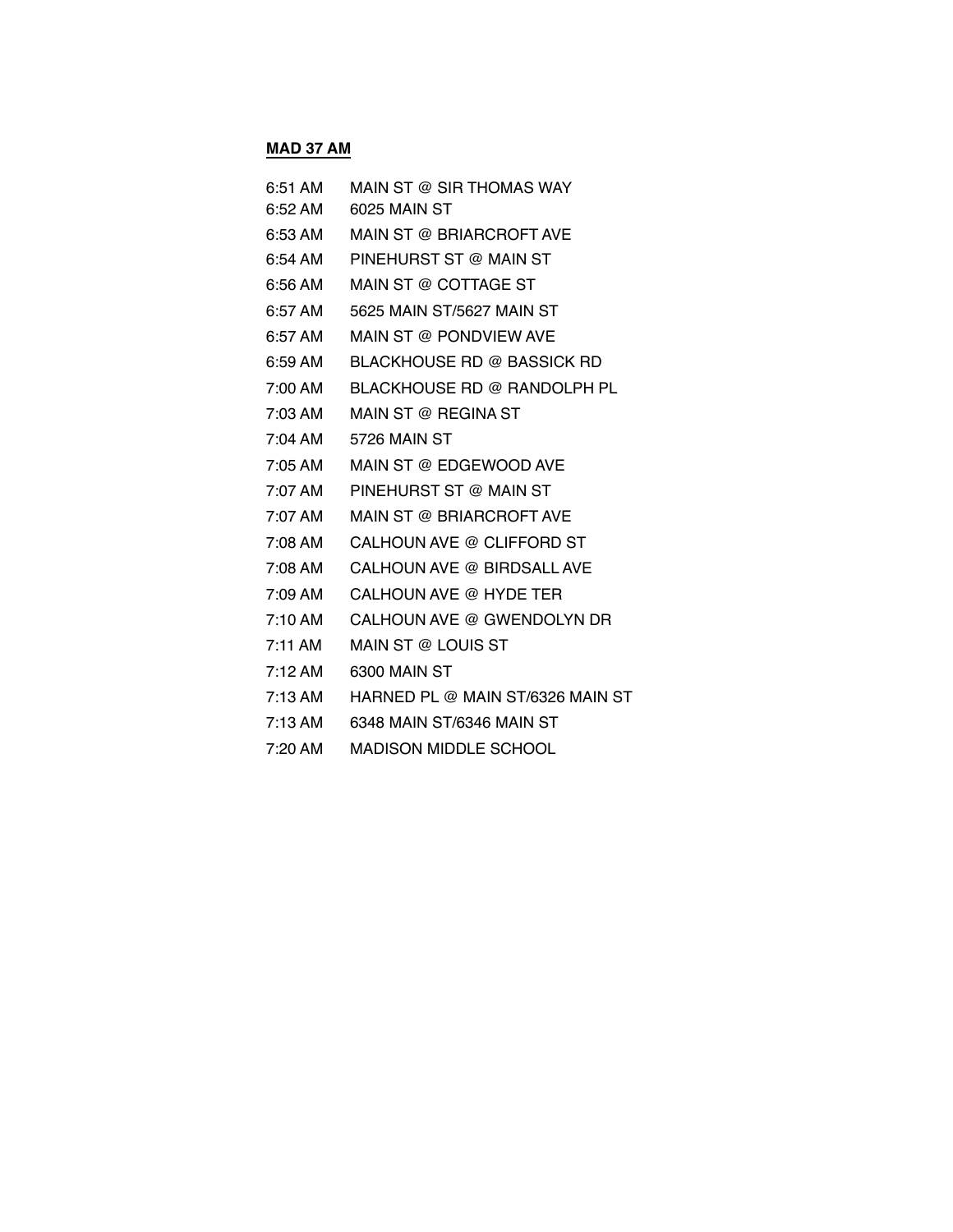## **MAD 38 AM**

| 6:47 AM           | MIDDLEBROOKS AVE @ GRANITE PL    |
|-------------------|----------------------------------|
| $6:47$ AM         | <b>GRANITE PL @ PALISADE AVE</b> |
| 6:48 AM           | PALISADE AVE @ POPLAR ST         |
| 6:50 AM           | POPLAR ST @ MARINA AVE           |
| 6:51 AM           | FLINT ST @ MARINA AVE            |
| 6:53 AM           | FLINT ST @ BONITA AVE            |
| 6:54 AM           | <b>BONITA AVE @ LOCUST ST</b>    |
| 6:54 AM           | CHURCH HILL RD @ ALDEN AVE       |
| 6:55 AM           | 55 ALDEN AVE                     |
| 6:55 AM           | <b>15 ALDEN AVE</b>              |
| 7:00 AM           | 5334 MAIN ST/5339 MAIN ST        |
| 7:00 AM           | 5328 MAIN ST                     |
| 7:01 AM           | 5302 MAIN ST                     |
| 7:01 AM           | 5278 MAIN ST                     |
| 7:02 AM           | 5199 MAIN ST                     |
| 7:03 AM           | MAIN ST @ GORHAM PL              |
| 7:04 AM           | 5003 MAIN ST                     |
| 7:05 AM           | GUILFORD DR @ LYCETT ST          |
| 7:06 AM           | <b>130 SUNNYDALE RD</b>          |
| 7:08 AM           | MAIN ST @ BOTSFORD PL            |
| 7:08 AM           | <b>5050 MAIN ST</b>              |
| 7:09 AM           | 38 BONNIE VIEW DR                |
| 7:11 AM           | BONNIE VIEW DR @ OCHSNER PL      |
| $7:13 \text{ AM}$ | 5238 MAIN ST                     |
| 7:20 AM           | <b>MADISON MIDDLE SCHOOL</b>     |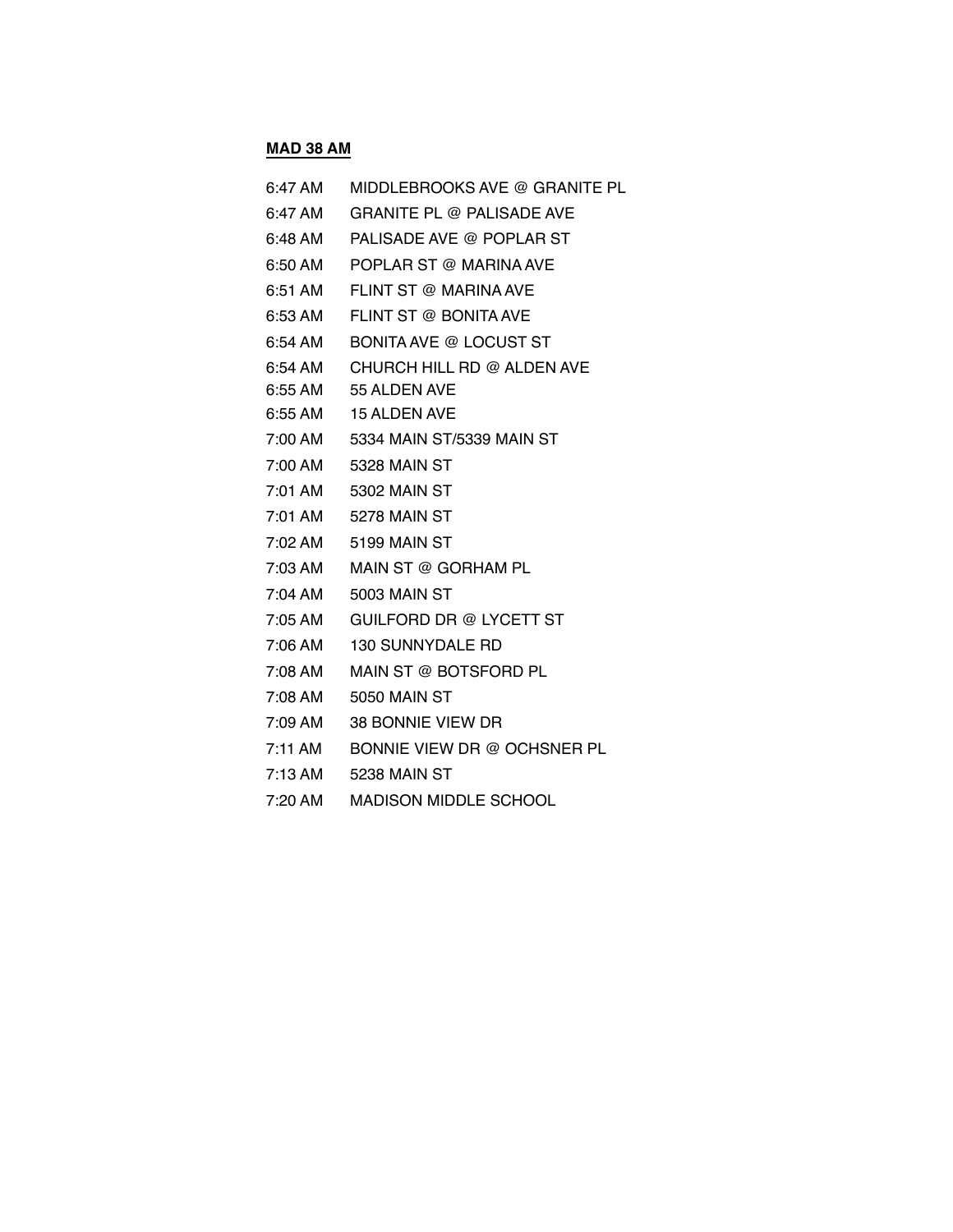# **MAD 39 AM**

| 6:52 AM             | SYLVAN AVE @ WILSON AVE           |
|---------------------|-----------------------------------|
| 6:59 AM             | TAITS MILL RD @ TAIT RD           |
| $7:01$ AM           | CHURCH HILL RD @ REXVIEW CIR      |
| 7:01 AM             | 436 CHURCH HILL RD                |
| 7:02 AM             | 439 CHURCH HILL RD                |
| 7:02 AM             | 375 CHURCH HILL RD                |
| $7:02 \, \text{AM}$ | 367 CHURCH HILL RD                |
| 7:03 AM             | CHURCH HILL RD @ ROCKLAND RD      |
| 7:04 AM             | 305 CHURCH HILL RD                |
| $7:05 \text{ AM}$   | CHURCH HILL RD @ WOODLAWN DR      |
| 7:06 AM             | 271 CHURCH HILL RD                |
| 7:06 AM             | 265/248 CHURCH HILL RD            |
| 7:07 AM             | <b>147 CHURCH HILL RD</b>         |
| 7:08 AM             | OLD CHURCH HILL RD @ EDGEWOOD AVE |
| $7:11$ AM           | OLD ELM RD @ INWOOD RD            |
| 7:14 AM             | COLONY AVE @ PLUMB RD             |
| $7:15$ AM           | BLACKHOUSE RD @ COLONY AVE        |
|                     |                                   |

7:20 AM MADISON MIDDLE SCHOOL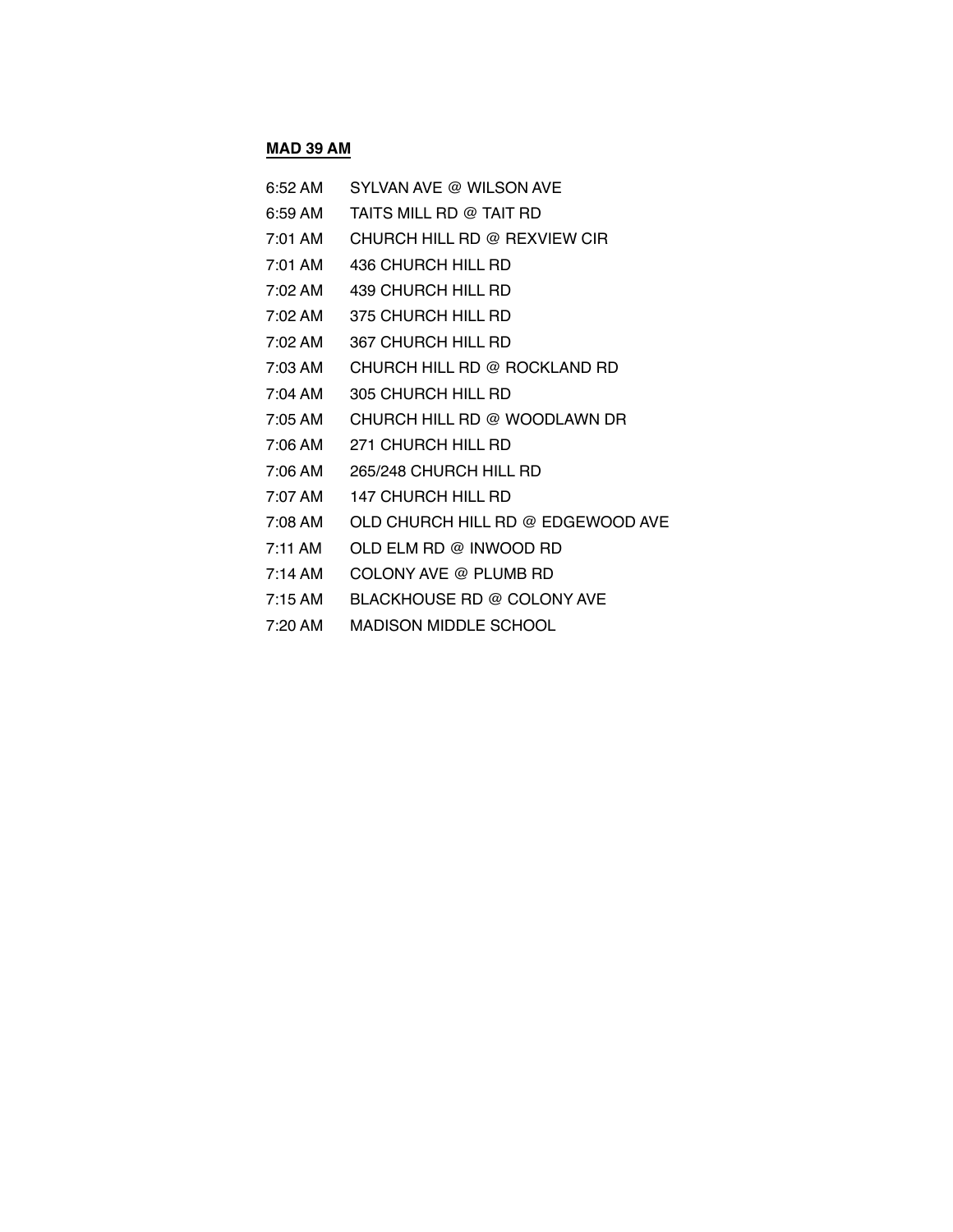# **MAD 40 AM**

| 6:41 AM   | MAIN ST @ CEDAR HILL DR                  |
|-----------|------------------------------------------|
| 6:46 AM   | TASHUA RD @ TASHUA PKY                   |
| 6:47 AM   | 63 TASHUA RD                             |
| 6:48 AM   | TASHUA RD @ HAVILAND DR/91 TASHUA RD     |
| 6:48 AM   | 103 TASHUA RD/94 TASHUA RD               |
| 6:49 AM   | 160 TASHUA RD                            |
| 6:49 AM   | 235 TASHUA RD                            |
| 6:50 AM   | 230/245 TASHUA RD                        |
| $6:50$ AM | COVENTRY LN @ TUDOR LN                   |
| 6:51 AM   | COVENTRY LN @ CRESCENT LN                |
| 6:53 AM   | RED BARN RD @ CRESCENT LN                |
| 6:55 AM   | 18 RED BARN RD                           |
| 6:56 AM   | 310 TASHUA RD                            |
| 6:56 AM   | TASHUA RD @ KENT LN                      |
| 6:58 AM   | 5204 MADISON AVE                         |
| 6:58 AM   | 5211 MADISON AVE                         |
| 6:59 AM   | EDINBURG LN @ KENT LN                    |
| 7:01 AM   | <b>KENT LN @ NEWTON LN</b>               |
| 7:02 AM   | <b>21 NEWTON LN</b>                      |
| 7:03 AM   | NEWTON LN @ MADISON AVE                  |
| 7:03 AM   | MADISON AVE @ KITCHER CT                 |
| 7:05 AM   | STURBRIDGE LN @ CHAPEL HILL DR           |
| 7:05 AM   | STURBRIDGE LN @ ESSEX LN                 |
| 7:07 AM   | STURBRIDGE LN @ HIGH RIDGE RD            |
| 7:09 AM   | 116 FRESH MEADOW DR                      |
| $7:11$ AM | MADISON AVE @ SAXONY DR/5069 MADISON AVE |
| 7:11 AM   | MADISON AVE @ FARMSTEAD LN SOUTH         |
| 7:12 AM   | MADISON AVE @ FARMSTEAD LN NORTH         |
| 7:12 AM   | 5145 MADISON AVE                         |
| 7:20 AM   | <b>MADISON MIDDLE SCHOOL</b>             |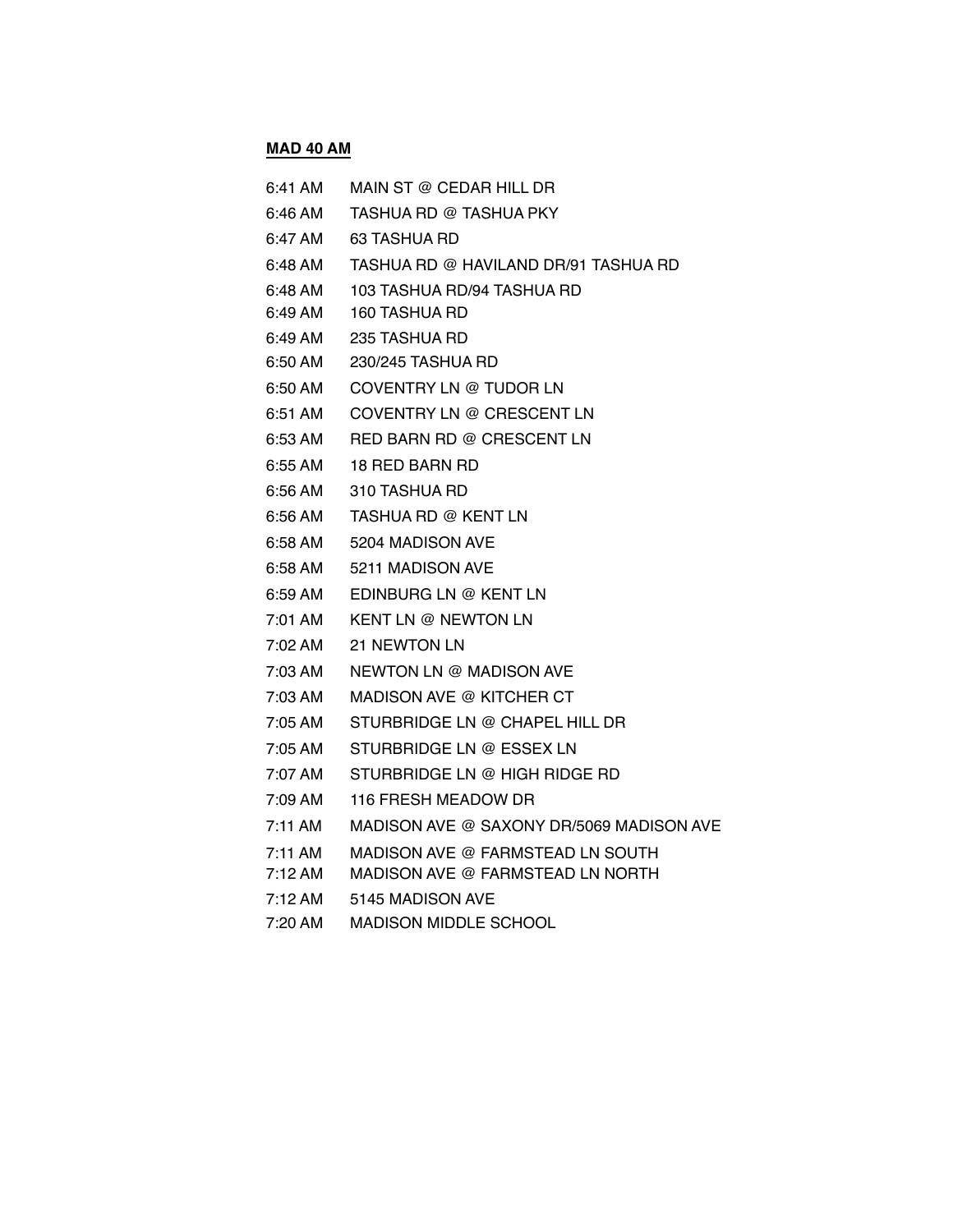## **MAD 41 AM**

| 6:47 AM           | MONROE TPKE @ WOODLAND HILLS DR    |
|-------------------|------------------------------------|
| 6:49 AM           | OLD MINE RD @ TUNGSTEN CIR         |
| 6:54 AM           | TASHUA RD @ COLD SPRING DR         |
| $6:56$ AM         | CLEARWATER LN @ SAXONY DR          |
| 6:58 AM           | BRETTONWOODS RD @ NORMANDY RD      |
| $6:59$ AM         | NORMANDY RD @ SURREY LN            |
| 7:00 AM           | SURREY LN @ OLD TREE FARM LN       |
| 7:04 AM           | BRITTANY AVE @ MADISON AVE         |
| 7:09 AM           | LAKE AVE @ SALLYANN DR             |
| 7:10 AM           | 132 LAKE AVE                       |
| 7:11 AM           | LAKE AVE @ ELLIOTT RD              |
| 7:11 AM           | SHERMAN AVE @ LAKE AVE/58 LAKE AVE |
| $7:12 \text{ AM}$ | 51 LAKE AVE                        |
| $7:12 \text{ AM}$ | LAKE AVE @ ASCOLESE RD             |
| $7:13$ AM         | 41 LAKE AVE                        |
| $7:13$ AM         | 37 LAKE AVE                        |
| $7:13 \text{ AM}$ | 19 LAKE AVE                        |
| 7:14 AM           | <b>GEORGE ST @ LAKE AVE</b>        |

7:20 AM MADISON MIDDLE SCHOOL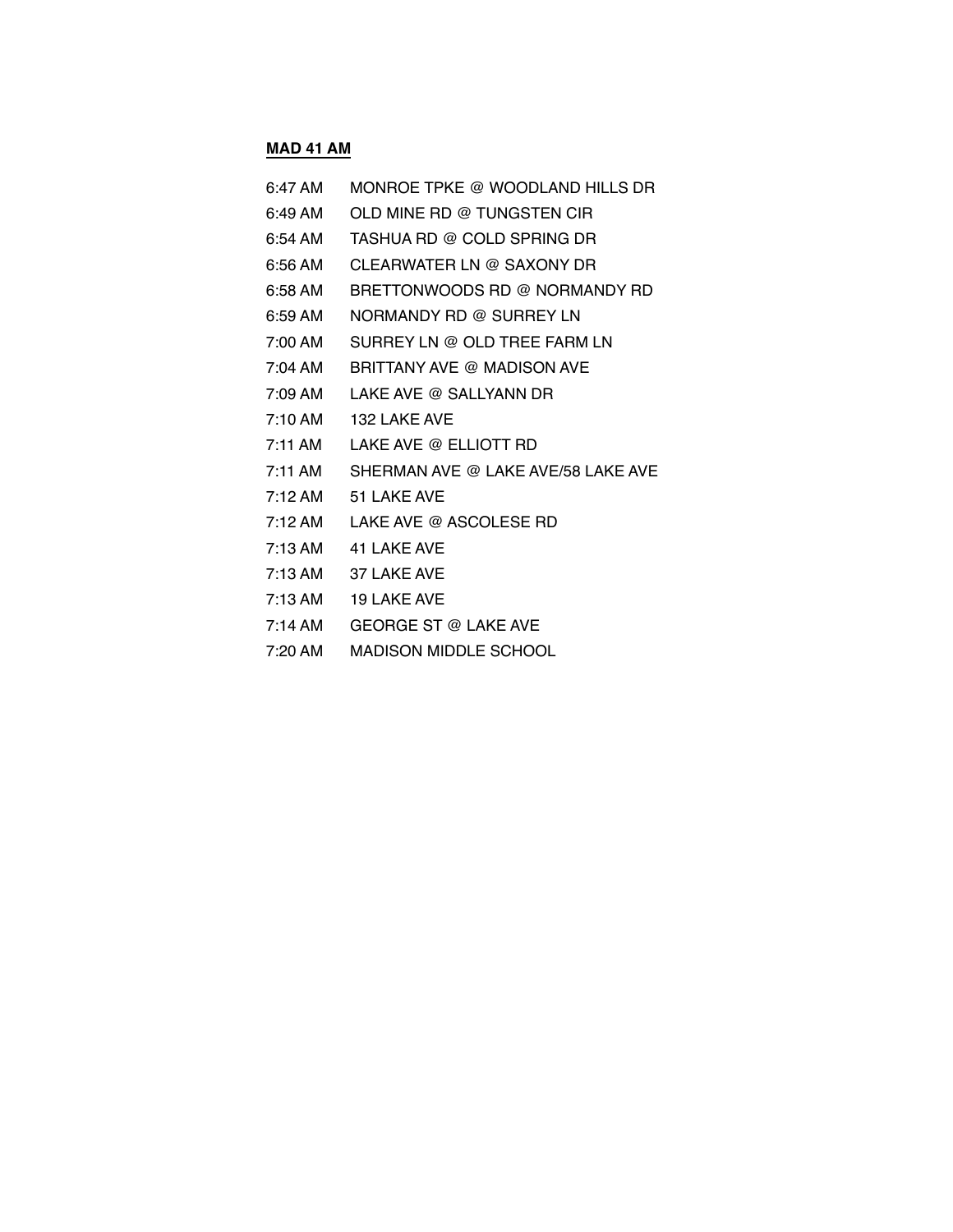#### **MAD 42 AM**

| 6:50 AM | GISELLA RD @ DORIS ST                   |
|---------|-----------------------------------------|
| 6:51 AM | TANGLEWOOD RD @ NATALIE RD              |
|         | 6:54 AM SALEM RD @ ARGUS LN             |
|         | 6:57 AM POMONA RD @ WOODHAVEN DR        |
| 6:58 AM | WOODHAVEN DR @ CROCUS LN                |
| 6:59 AM | WOODFIELD DR @ ARLISS DR                |
| 7:01 AM | SABINA RD @ NATALIE RD                  |
| 7:02 AM | 39 NATALIE RD                           |
|         | 7:03 AM 22 DORIS ST                     |
| 7:04 AM | 31 JAMESTOWN RD                         |
| 7:05 AM | GISELLA RD @ SARENEE CIR                |
|         | 7:06 AM MAIN ST @ GOVERNOR TRUMBULL WAY |
| 7:08 AM | MAIN ST @ STONEHOUSE RD                 |
| 7:09 AM | 90 STONEHOUSE RD                        |
| 7:09 AM | 110 STONEHOUSE RD                       |
| 7:10 AM | 218 STONEHOUSE RD                       |
| 7:11 AM | STONEHOUSE RD @ TASHUA LN               |
| 7:13 AM | STONEHOUSE RD @ GATEHOUSE RD            |
| 7:15 AM | 4882 MADISON AVE                        |
|         | 7:16 AM 4874 MADISON AVE                |

- 7:16 AM MADISON AVE @ SEELEY RD/4858 MADISON AVE
- 7:18 AM MADISON AVE @ LAKE AVE/4731 MADISON AVE
- 7:20 AM MADISON MIDDLE SCHOOL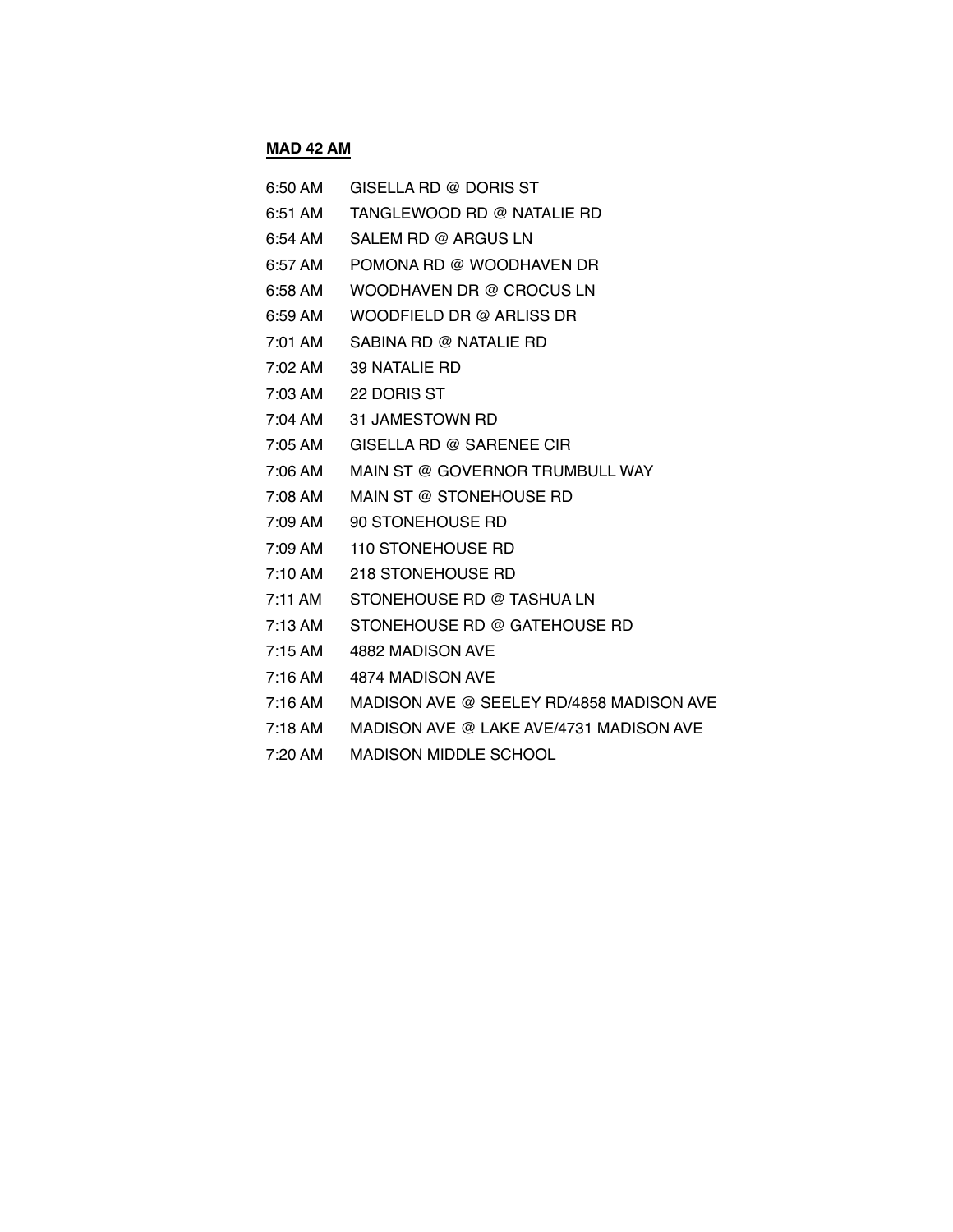## **MAD 43 AM**

| 6:41 AM             | <b>32 AUTUMN RIDGE RD</b>               |
|---------------------|-----------------------------------------|
| 6:42 AM             | AUTUMN RIDGE RD @ FAWN MEADOW DR        |
| 6:43 AM             | FAWN MEADOW DR @ MALLETT DR             |
| 6:44 AM             | PEACEFUL VALLEY RD @ FOX RD             |
| 6:48 AM             | FULLER RD @ HORSE TAVERN RD             |
| 6:50 AM             | WESTFIELD DR @ BULL FROG LN             |
| 6:53 AM             | MADISON AVE @ JADE TREE LN              |
| 6:54 AM             | MADISON AVE @ MALLETT DR @ WESTFIELD DR |
| 6:55 AM             | 4905 MADISON AVE/4906 MADISON AVE       |
| 6:55 AM             | 4900 MADISON AVE                        |
| 6:56 AM             | MADISON AVE @ LIMERICK RD               |
| 6:57 AM             | HERITAGE DR @ WENDOVER RD               |
| 6:58 AM             | CAPTAIN'S WALK @ WENDOVER RD            |
| 6:59 AM             | CRABAPPLE RD @ HORSE TAVERN RD          |
| 7:01 AM             | 56 VIXEN RD                             |
| $7:02 \, \text{AM}$ | 64 VIXEN RD                             |
| 7:02 AM             | VIXEN RD @ COTTONTAIL TRL               |
| 7:04 AM             | SEELEY RD @ DEEPDENE RD                 |
| 7:04 AM             | SEELEY RD @ COLONIAL DR                 |
| $7:05 \text{ AM}$   | SEELEY RD @ MARINER CIR                 |
| 7:06 AM             | SEELEY RD @ MERRIMAC DR                 |
| 7:10 AM             | 4780 MADISON AVE                        |
| 7:14 AM             | MARINER CIR @ MONITOR HILL RD           |
| $7:16 \text{ AM}$   | MARINER CIR @ INVERNESS RD              |
| $7:18 \text{ AM}$   | HILLS POINT RD @ MERRIMAC DR            |
| $7:20$ AM           | <b>MADISON MIDDLE SCHOOL</b>            |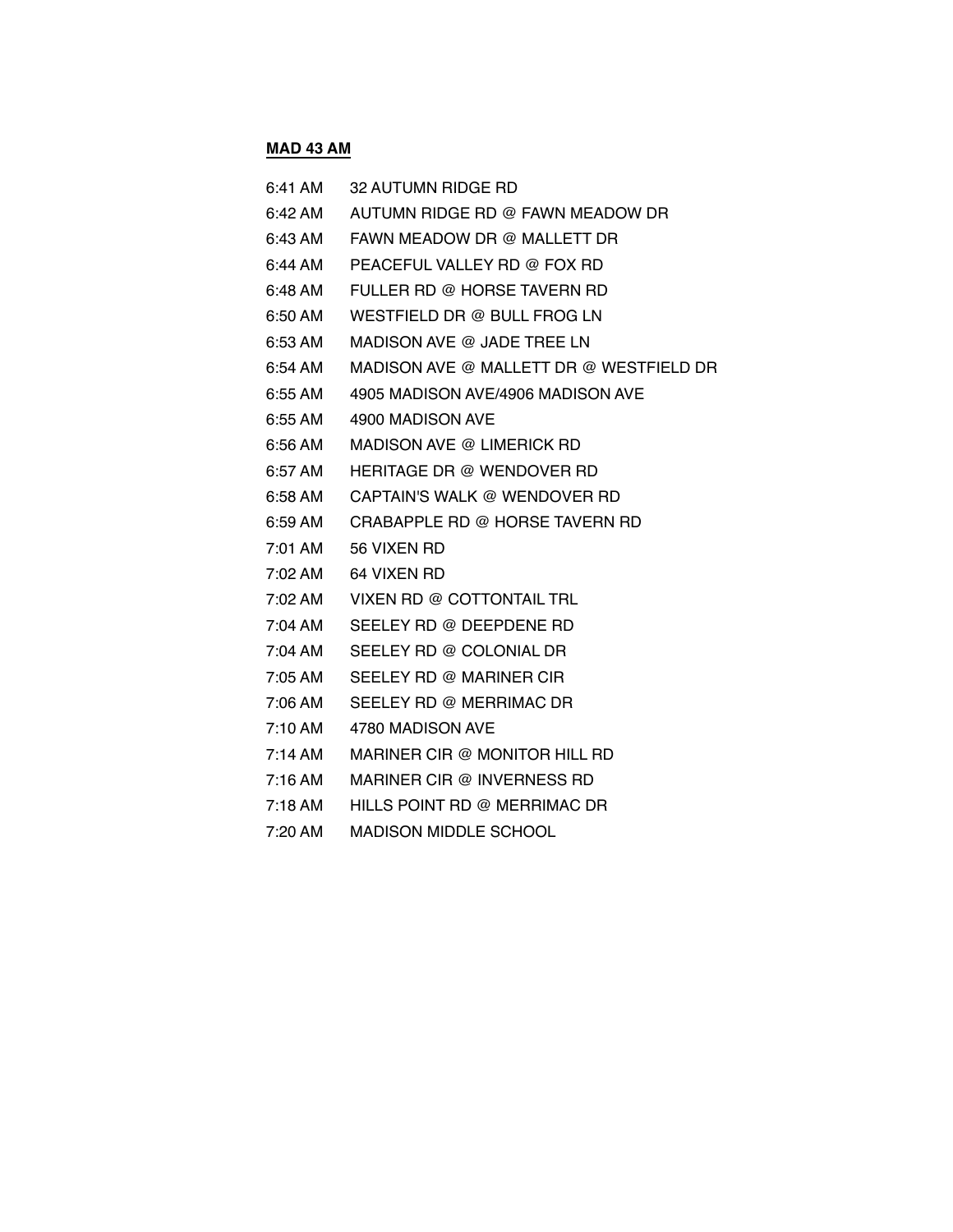## **MAD 44 AM**

| 6:57 AM           | 27 BREWSTER PL                   |
|-------------------|----------------------------------|
| 6:58 AM           | BREWSTER PL @ FAIRCHILD RD       |
| 6:59 AM           | FAIRCHILD RD @ WHIPPORWILL LN    |
| 7:00 AM           | FAIRCHILD RD @ GROVE ST          |
| 7:02 AM           | GARDEN ST @ GROVE ST             |
| $7:04$ AM         | MAIN ST @ KILLIAN AVE            |
| 7:05 AM           | PARKWAY DR @ CHESTNUT HILL RD    |
| 7:05 AM           | CHESTNUT HILL RD @ FRANCIS ST    |
| 7:07 AM           | FRANCIS ST @ PLYMOUTH AVE        |
| 7:08 AM           | PLYMOUTH AVE @ PLUMB RD          |
| $7:10$ AM         | <b>108 CHESTNUT HILL RD</b>      |
| $7:10 \text{ AM}$ | CHESTNUT HILL RD @ CANDLEWOOD RD |
| 7:12 AM           | CHESTNUT HILL RD @ KILLIAN AVE   |
| $7:13 \text{ AM}$ | CHATFIELD DR @ MERRILL RD        |
| $7:14$ AM         | MADISON AVE @ CHATFIELD DR       |
| $7:15 \text{ AM}$ | 4226 MADISON AVE                 |
| $7:20$ AM         | MADISON MIDDLE SCHOOL            |